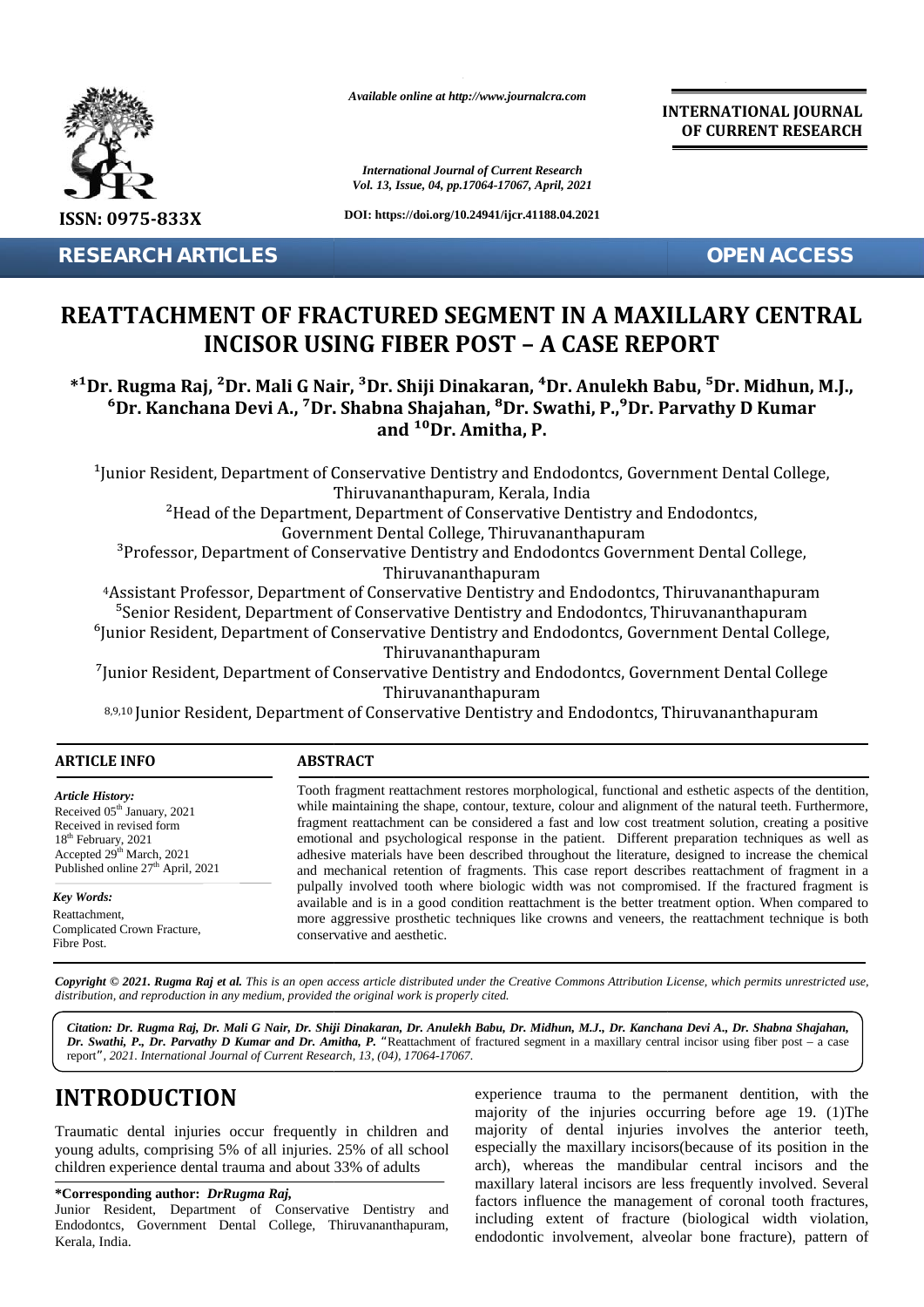fracture and restorability of fractured tooth (associated root fracture), secondary trauma injuries (soft tissue status), fracture and restorability of fractured tooth (associated root and fracture), secondary trauma injuries (soft tissue status), fra<br>presence or absence of fractured tooth fragment and its ob condition for use (fit between fragment and the remaining tooth structure), occlusion, esthetics, finances and prognosis. condition for use (fit between fragment and the remaining<br>tooth structure), occlusion, esthetics, finances and prognosis.<br>One of the options for managing coronal tooth fractures, especially when there is no or minimal violation of the biological width, is the reattachment of the tooth fragment.(2) Fragment reattachment restores morphological, functional and esthetic aspects of the dentition, while maintaining the shape, contour, texture, colour and alignment of the natural teeth. Furthermore, fragment reattachment can be considered a fast and low cost treatment solution, creating a positive emotional Furthermore, fragment reattachment can be considered a fast<br>and low cost treatment solution, creating a positive emotional<br>and psychological response in the patient. Different preparation techniques as well as adhesive materials have been described throughout the literature, designed to increase the chemical and mechanical retention of fragments (3)This case report describes successful management of crown fracture by reattachment of fractured tooth fragment with fiber post. especially when there is no or minimal violation of the biological width, is the reattachment of the tooth fragment.(2) Fragment reattachment restores morphological, functional and esthetic aspects of the dentition, while preparation techniques as well as adhesive materials have<br>described throughout the literature, designed to increate<br>chemical and mechanical retention of fragments (3)Th<br>report describes successful management of crown fract The fragment water in sterile normal to dehydrationdiscolouration. fragment to (Fig3) **Rubber 4.the the fragment**for enhancing After space reamer. region. positioned. size2 **post** composite the fragment opposethe final done. (Fig*Raj post* absence of fractured tooth fragment and<br>
use (fit between fragment and the remain<br>
re), occlusion, esthetics, finances and progno<br>
options for managing coronal tooth fractu<br>
hen there is no or minimal violation of<br>
dth, is

**Case report:** A 14-year-old patient presented at the clinic after sustaining a complicated crown fracture to maxillary left central incisor during sports activity (figure 1). The fractured tooth fragment was recovered by the patient at the site of injury and maintained in a storage media (figure 2). Patient's medical history was non-contributory. Clinical and radiographic examination revealed a complicated oblique crown fracture (Ellis class III) of tooth #9. No mobility of the remaining tooth was recorded and surrounding intraoral soft tissues were normal. tissues sustaining a complicated crown fracture to maxillary left<br>central incisor during sports activity (figure 1). The fractured<br>tooth fragment was recovered by the patient at the site of<br>injury and maintained in a storage media



**Figure 1. Preoperative view**



**Figure 2. Tooth fragment Tooth fragment**

The fractured fragment was washed thoroughly under running water and stored in sterile normal saline to prevent dehydration

and discolouration. It was planned to reattach the fractured fragment to the remaining tooth and patient's consent was obtained. Rubberdam was applied. (Fig 3) Fit of the fractured tooth segment was assessed (Fig 4).



**Figure 3. Rubber dam application**



**Figure 4. Checking the fit of the fragment**

The fragment was temporarily positioned before access cavity preparation of tooth #9 for enhancing ease of post placement. After endodontic therapy, post space preparation was done using #2 peeso reamer. A 5mm of gutta-percha was left in the apical region. Fiber post was positioned. Angelus Referpost fibre glass intraradicular post size 2 was used.



**a. preoperative radiograph, b. mastercone, c. post placement mastercone,** 

The fragment was carefully seated, flowable composite was used to fix the fragment in position. During curing firm finger pressure was applied to the coronal fragment to closely oppose it to the tooth. Afterwards, final finishing and polishing was done. (Fig 5)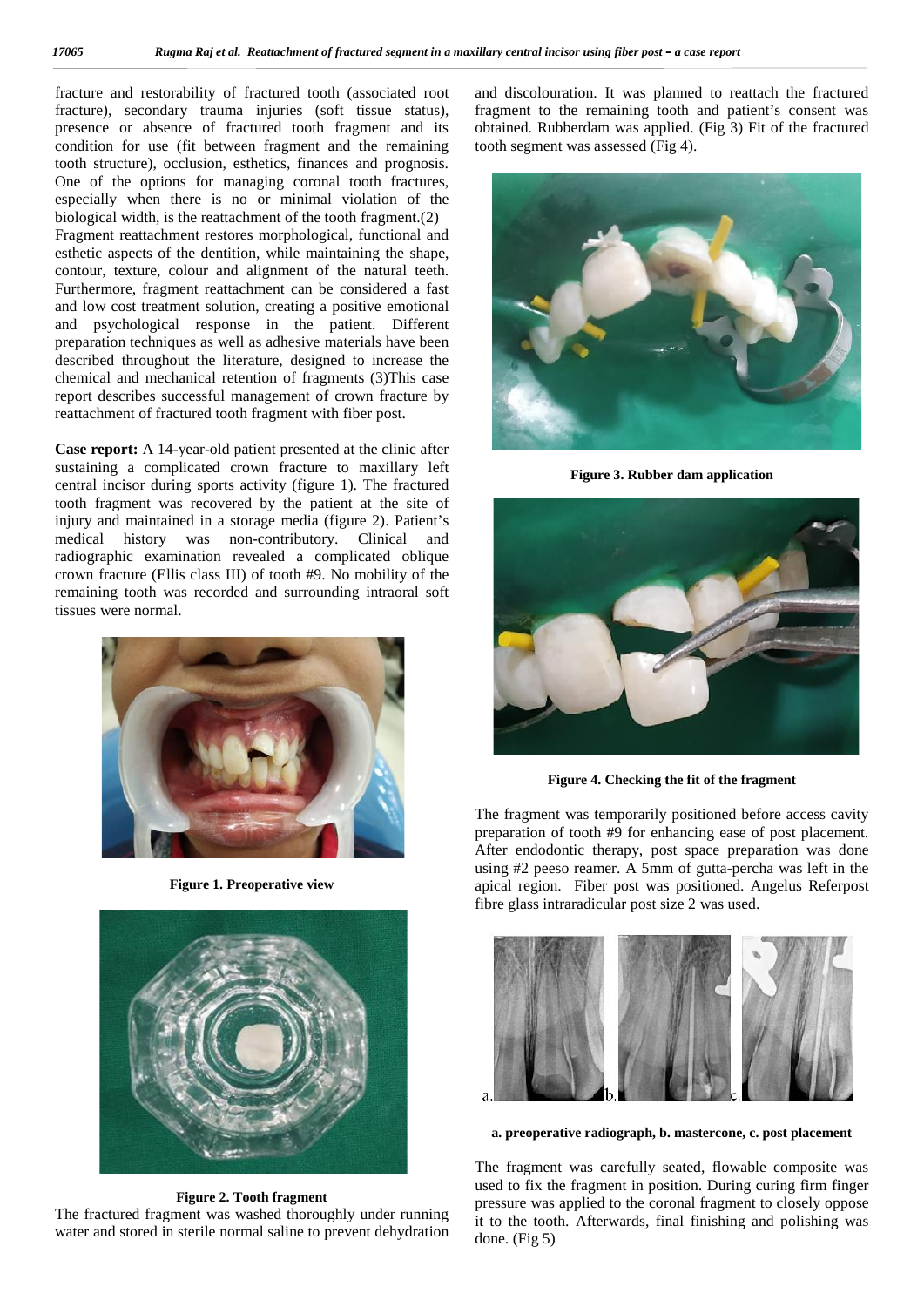

**Figure 5. Post operative view**

### **DISCUSSION**

Recent developments in restorative materials, placement techniques, preparation designs, and adhesive protocols have allowed clinicians to predictably restore fractured teeth.

With the advent of restorative dentistry, the process of fragment reattachment has become simplified and more reliable, it has also allowed dentists to use the patients own fragment to restore the fractured tooth. Several case reports using a variety of technique and materials to reattach fractured teeth have been published (4) The direction of the fracture line is an important aspect in rerestorability, and it has a direct bearing on the prognosis of teeth.(5)In this case, the fractured fragment was in sound condition and exhibited good fit over the radicular portion, so reattachment using fiber post was considered to be the best treatment option. A bevel with flowable composite further improved the fracture strength. Conventionally, cast metal post and core were used for fracture reattachment. The newer variety of nonmetallic posts is made of either ceramic or fiber-reinforced materials such as carbon, quartz, or glass in an epoxy matrix. Tooth-coloredfiber posts have several advantages. They are more esthetic, bonded to tooth tissue, modulus of elasticity similar to that of dentin, and have less chances of fracture.

Using glass fiber post with composite core and with recent advances in adhesive techniques and materials, one can create a monoblock, a multilayered structure with no inherent weak interlayer interfaces. The unique advantage of this system is that it reinforces the teeth structure through this concept. Therefore, the integrity of the final endodontic restorative continuum monoblock approaches that of the original healthy tooth itself (6). An additional use of fiber posts is that it helps to distribute the stress to remaining radicular dentin. Luting the fiber posts with resin cement not only reinforces the tooth but also helps in achieving higher bond strengths of the fractured segments. It also minimizes the inclusion of air voids are easy to use and predictable.(7) In apical areas light-cured luting resin cement may result in incomplete polymerization; hence, dual curing systems prove to be the most suitable material as they would allow polymerization even in those areas which would otherwise have left uncured due to the inability of light to reach in deeper areas (8). Resin-based sealers are used to obturate the teeth planned for restoration with glass fiber posts as eugenol-based sealers may inhibit the set of resin cements. If the fracture line is supragingival, the procedure for reattachment will be straightforward.

However, when the fracture site is subgingival or intraosseous, orthodontic extrusion with a post retained crown may be necessary. Alternatively, surgical techniques such as electrosurgery, elevation of tissue flap, clinical crown lengthening surgery with removal of alveolar bone, and removal of gingival overgrowth for access to the fractured site are all viable methods for bonding fractured component. It has been suggested that whenever the fracture site invades the biologic width, surgery should be performed with minimum osteotomy and osteoplasty (9).

This case report describes reattachment of fragment in a pulpally involved tooth where biologic width was not compromised. If the fractured fragment is available and is in a good condition reattachment is the better treatment option.When compared to more aggressive prosthetic techniques like crowns and veneers, the reattachment technique is both conservative and aesthetic. Using this treatment procedure it is possible to achieve long-term retention and good mechanical resistance of the tooth-fragment complex (10) Long term follow up is necessary.

### **CONCLUSION**

Thus it can be concluded that reattachment using fiber post is a cost effective treatment approach.Reattachment of the fractured fragment to the remaining tooth can provide better and long lasting esthetics, improved function, a positive psychological response and is a faster and less complicated procedure.

### **REFERENCES**

- 1. Levin L, Day PF, Hicks L, O'Connell A, Fouad AF. 2020. Bourguignon C, Abbott PV. International Association of Dental Traumatology guidelines for the management of traumatic dental injuries: Generalintroduction. Dent Traumatol. 36(4):309-313.
- 2. Macedo GV, Diaz PI, De O Fernandes CA, Ritter AV. 2008. Reattachment of anterior teeth fragments: a conservative approach. *J Esthet Restor Dent*., 20(1):5-18; discussion 19-20.
- 3. Taguchi CM, Bernardon JK, Zimmermann G, Baratieri LN. 2014. Tooth fragment reattachment: a case report. Oper Dent. 2015 May-Jun;40(3):227-34. doi: 10.2341/14-034-T. Epub Dec 23. PMID: 25535781.
- 4. Thapak, Gourav & Arya, Ashtha& Arora, Anshul. 2019. Fractured tooth reattachment: A series of two case reports. Endodontology. 31. 117. 10.4103/endo.endo\_140\_18.
- 5. Badami AA, Dunne SM, Scheer B. 1995. An in vitro investigation into the shear bond strengths of two dentine bonding agents used in the reattachment of incisal edge fragments. *Endod Dent Traumatol.,* 11:129-35.
- 6. Tay FR, Pashley DH. 2007. Monoblocks in root canals: A hypothetical or a tangible goal. *J Endod.,* 3:391-8.
- 7. Andreasen JO. 2001. Buonocore memorial lecture. Adhesive dentistry applied to the treatment of traumatic dental injuries. *Oper Dent.,* 26:328-35.
- 8. Giachetti L, Grandini S, Calamai P, Fantini G, Scaminaci Russo D. 2009. Translucent fiber post cementation using light- and dual-curing adhesive techniques and a self adhesive material: Push-out test. *J Dent.,* 37:638-42